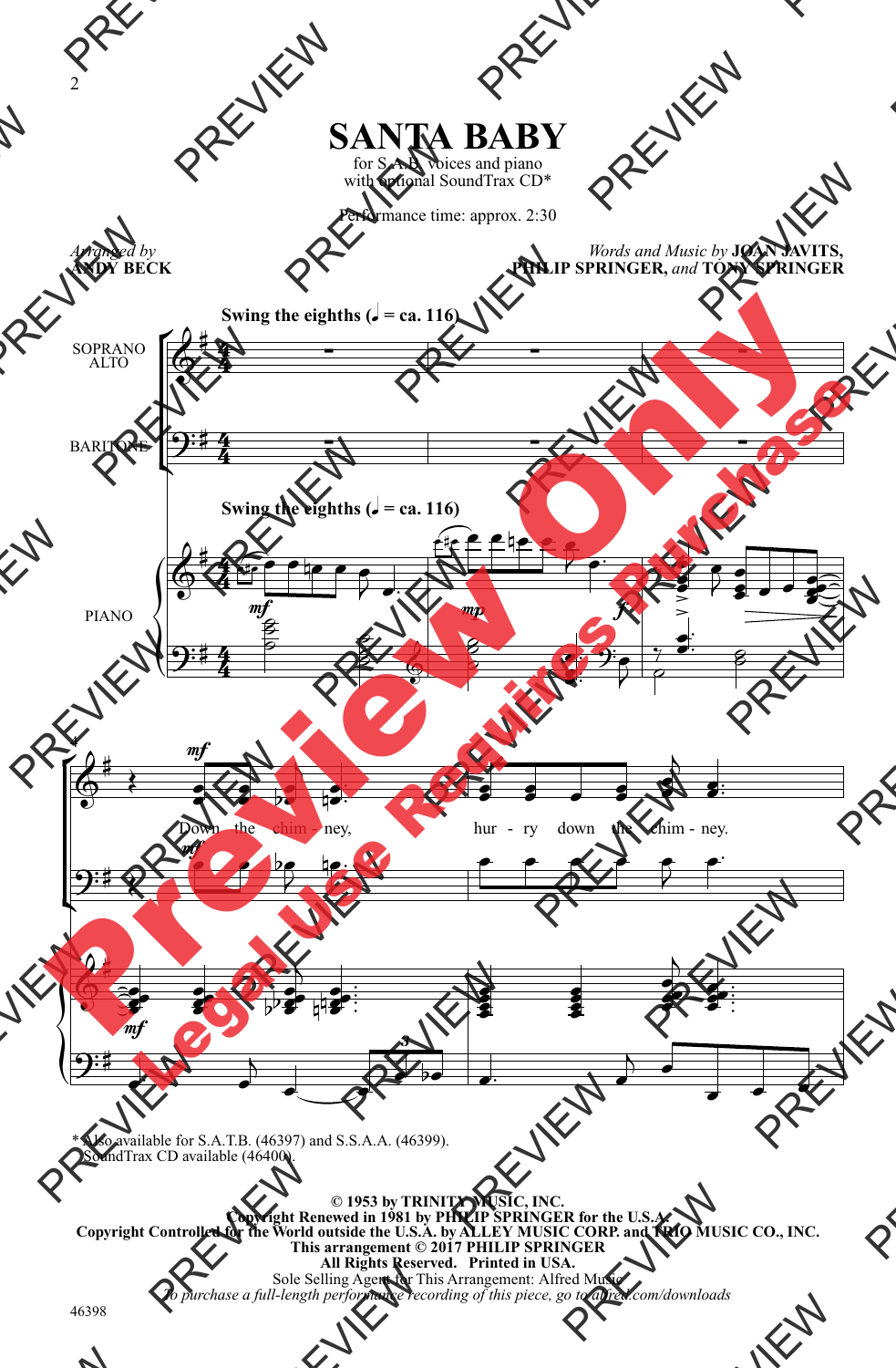

46398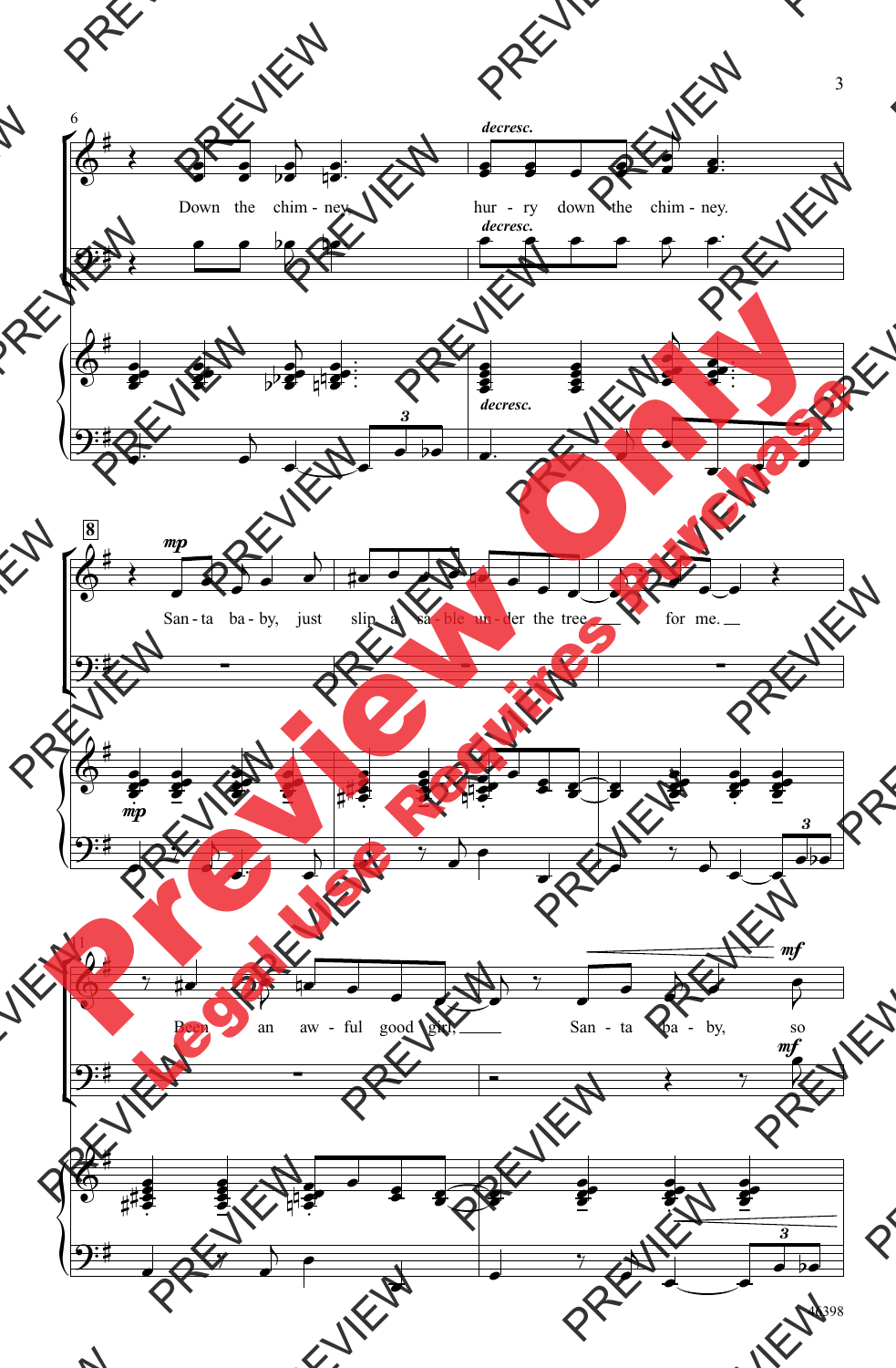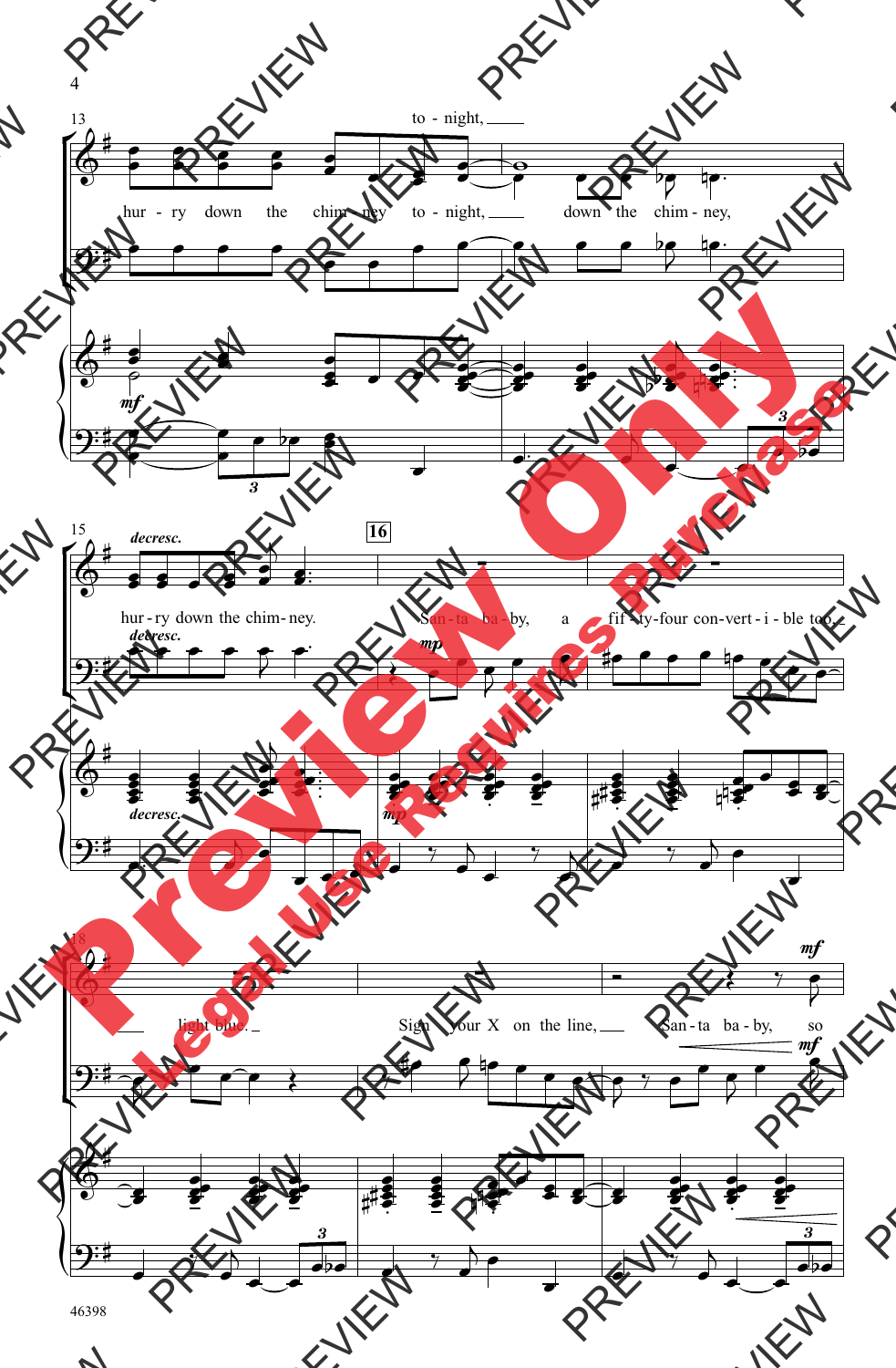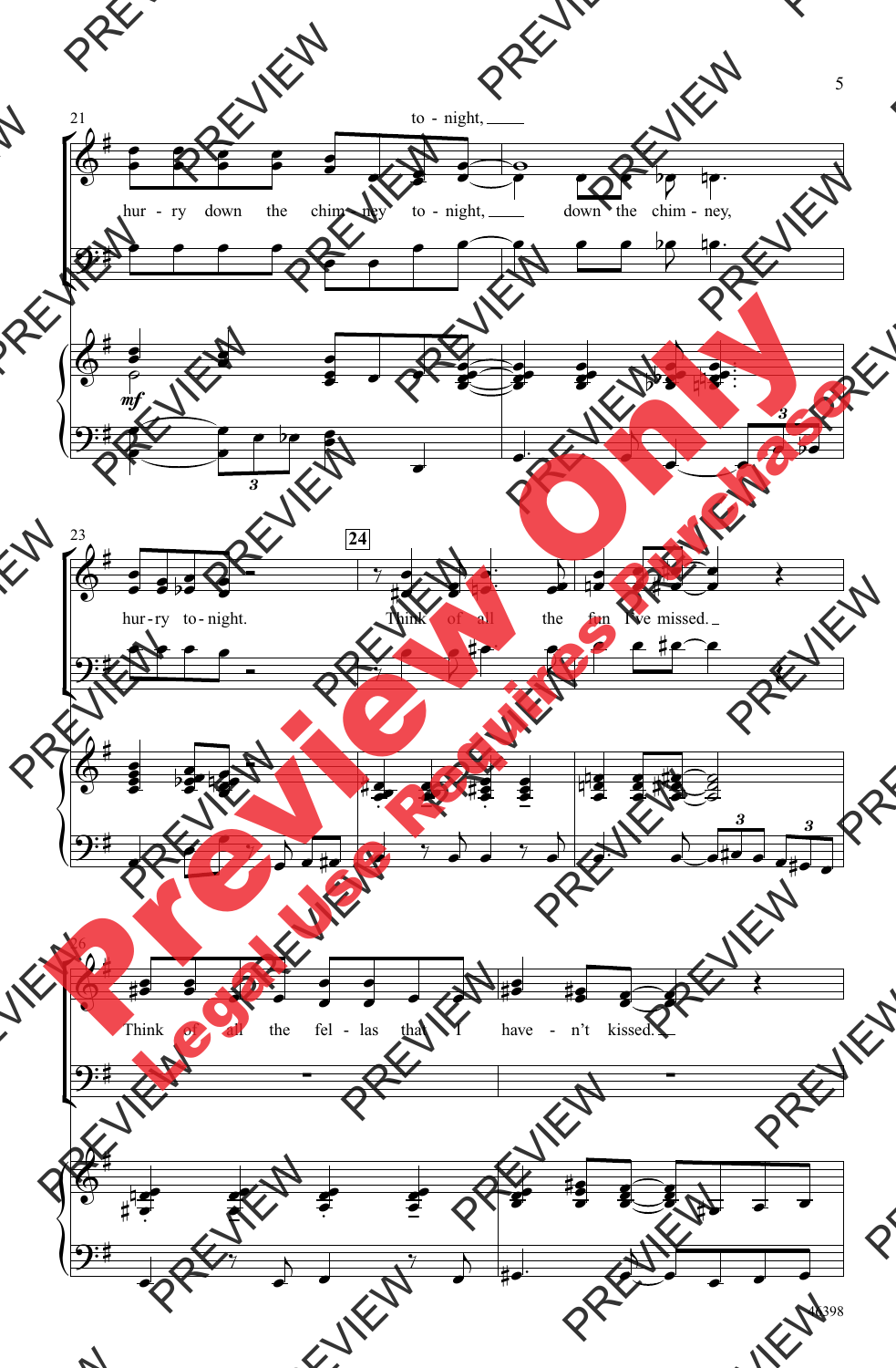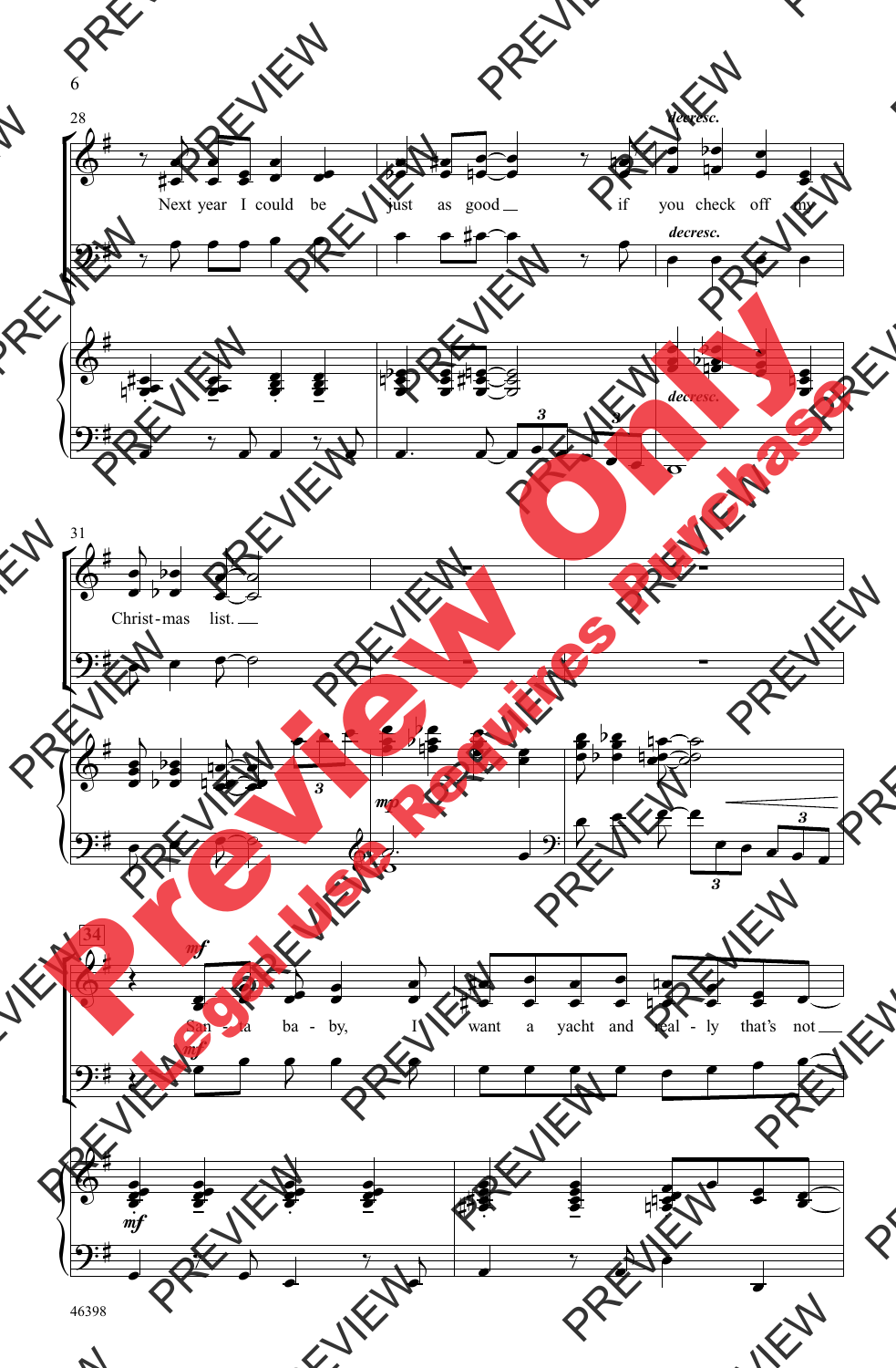

46398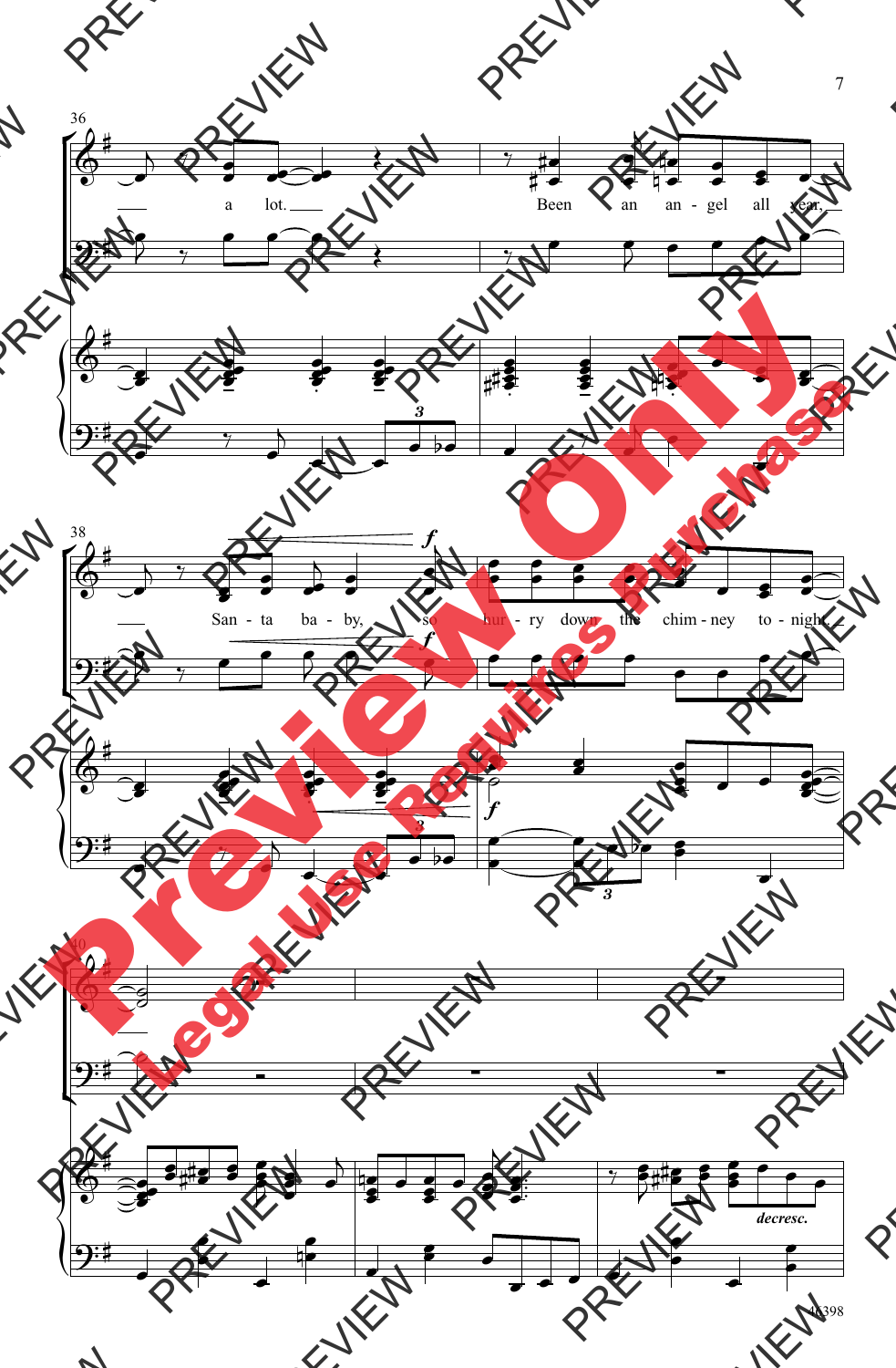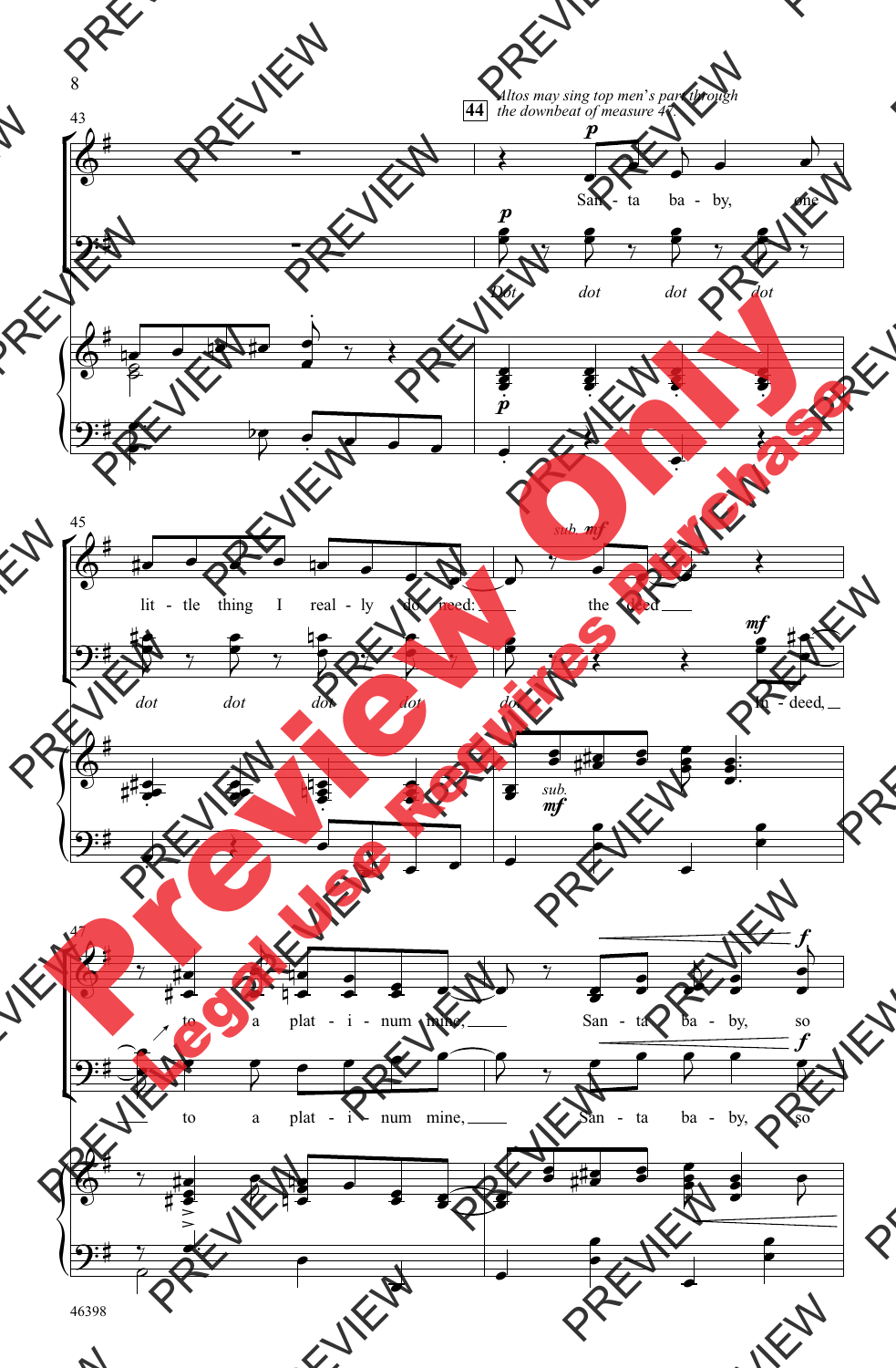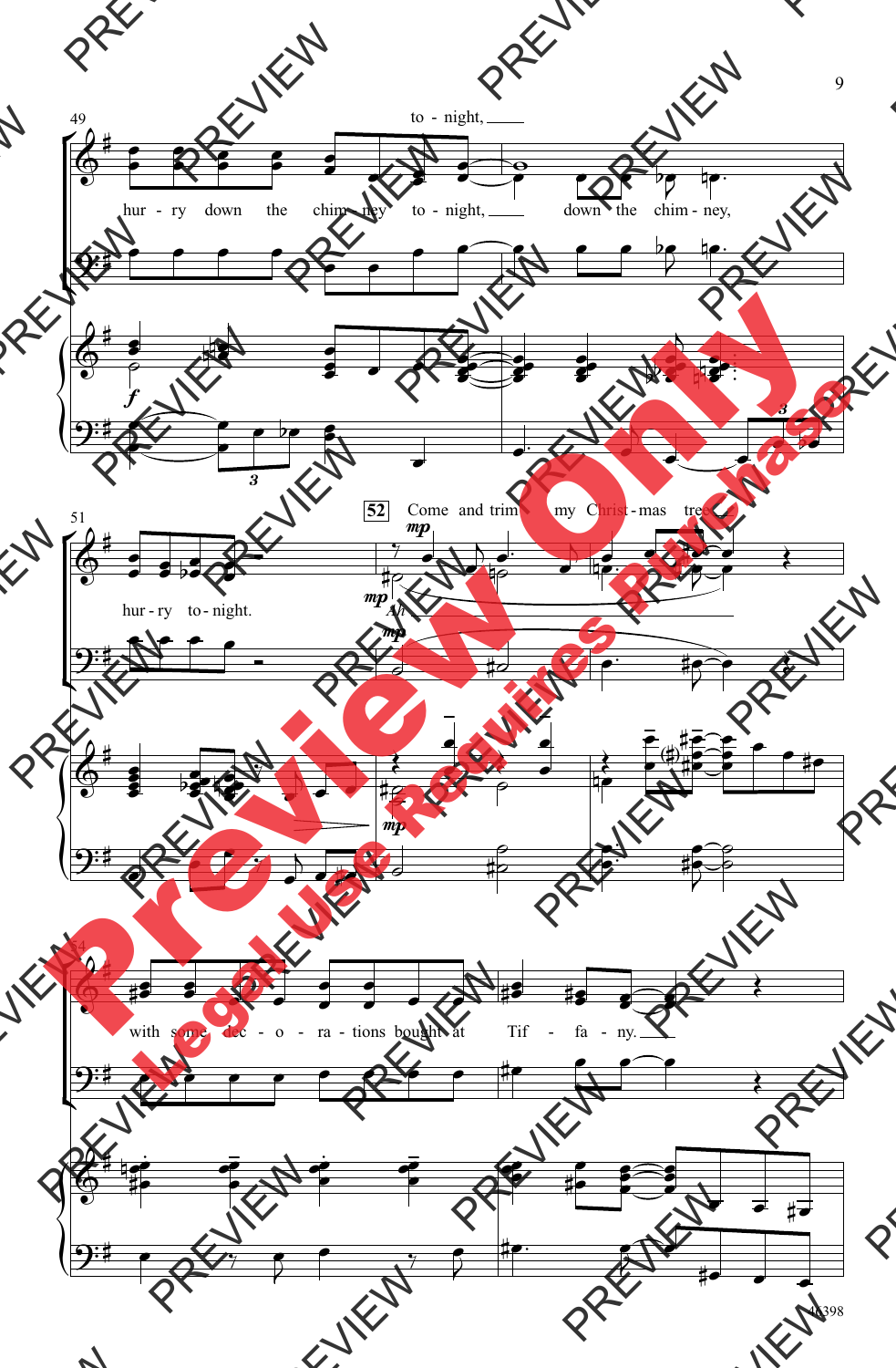

10

46398